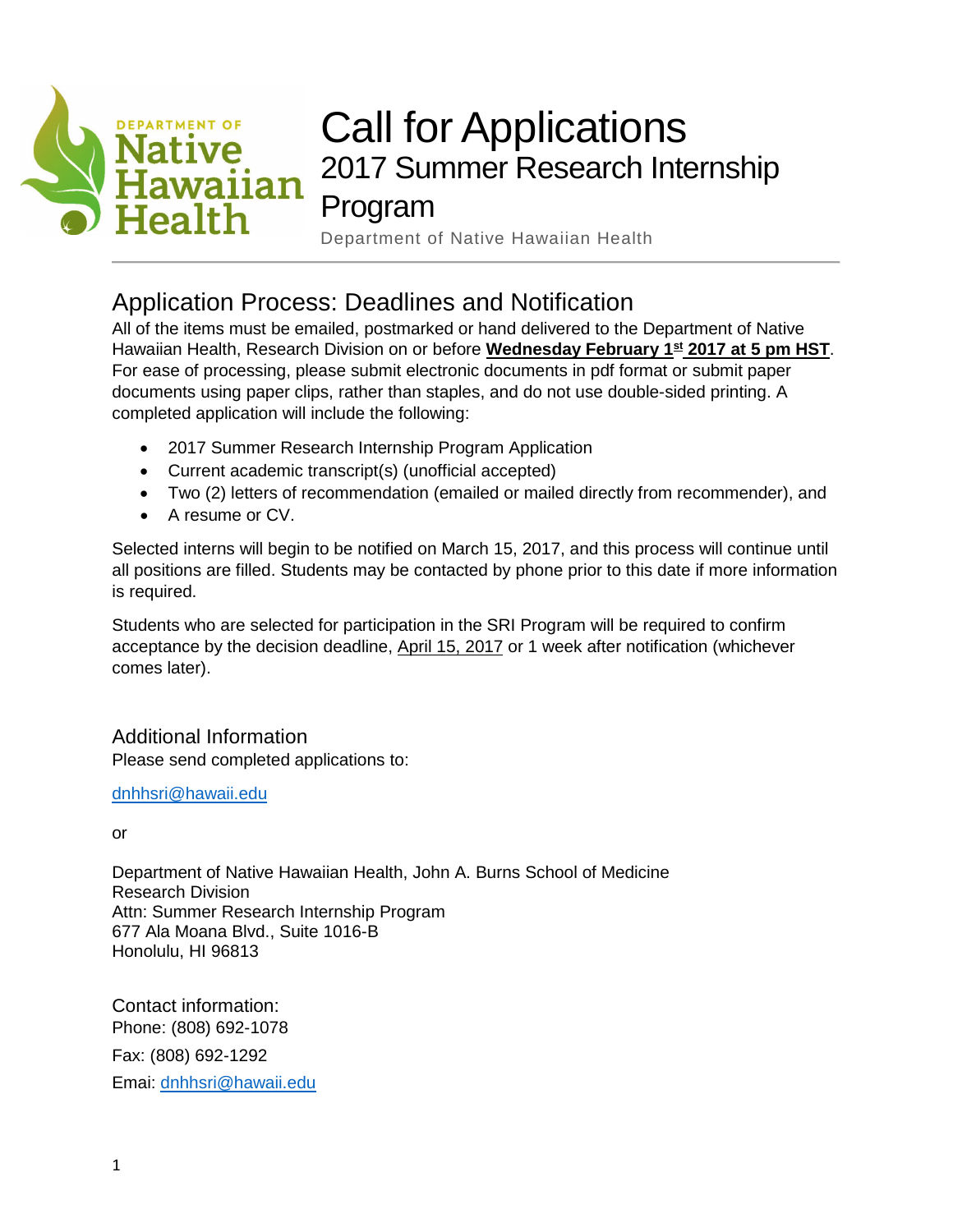

### **DEPARTMENT OF NATIVE HAWAIIAN HEALTH 2017 SUMMER RESEARCH PROGRAM APPLICATION FORM**

### **Personal Information**

| Name                                                |                                    |                |                                              |                          |                        |  |
|-----------------------------------------------------|------------------------------------|----------------|----------------------------------------------|--------------------------|------------------------|--|
|                                                     |                                    |                |                                              |                          |                        |  |
| Last*                                               |                                    | $First*$       | MI                                           |                          | Date of Birth          |  |
|                                                     | <b>Physical Address</b>            |                |                                              |                          |                        |  |
|                                                     |                                    |                |                                              |                          |                        |  |
|                                                     | <b>Street Address</b>              |                | City                                         |                          | State, Zip Code        |  |
|                                                     | Mailing (Permanent) Address        |                |                                              |                          |                        |  |
|                                                     |                                    |                |                                              |                          |                        |  |
|                                                     | Street Address*                    |                | $City^*$                                     |                          | State, Zip Code*       |  |
| Email                                               |                                    |                |                                              |                          |                        |  |
|                                                     |                                    |                |                                              |                          |                        |  |
|                                                     | Primary Email*                     |                |                                              | Secondary Email          |                        |  |
| Phone                                               |                                    |                |                                              |                          |                        |  |
|                                                     |                                    |                |                                              |                          |                        |  |
| Primary Phone*                                      |                                    |                |                                              | <b>Alternative Phone</b> |                        |  |
| Status for Fall 2017 (Fr., Soph., Jr., Sen., Grad.) |                                    |                | Major (if undeclared please note undeclared) |                          |                        |  |
|                                                     |                                    |                |                                              |                          |                        |  |
|                                                     |                                    |                |                                              |                          |                        |  |
|                                                     |                                    |                |                                              |                          |                        |  |
| Gender                                              |                                    |                |                                              |                          |                        |  |
| $\Box$ <sub>1</sub>                                 | Male                               |                | $\Box$ <sub>2</sub> Female                   |                          | $\Box_3$               |  |
|                                                     |                                    |                |                                              |                          | Non-binary             |  |
|                                                     |                                    |                |                                              |                          |                        |  |
|                                                     |                                    |                |                                              |                          |                        |  |
|                                                     | Race (Please check all that apply) |                |                                              |                          |                        |  |
|                                                     | White or Caucasian                 | $\mathbf{I}_4$ | Latino or Hispanic                           |                          | <b>Native American</b> |  |
|                                                     | American                           |                |                                              |                          |                        |  |
|                                                     | <b>Black or African</b>            |                |                                              |                          |                        |  |
| $\overline{2}$                                      | American                           | $\Box_5$       | Native Hawaiian                              | ⊿ a                      | Alaska Native          |  |
|                                                     | Asian or Asian                     |                |                                              |                          |                        |  |
|                                                     | American (please                   |                | <b>Other Pacific Islander</b>                |                          | Other (please specify) |  |
|                                                     | specify)                           | $\Box$         | (please specify)                             | $\Box$ <sub>9</sub>      |                        |  |
|                                                     |                                    |                |                                              |                          |                        |  |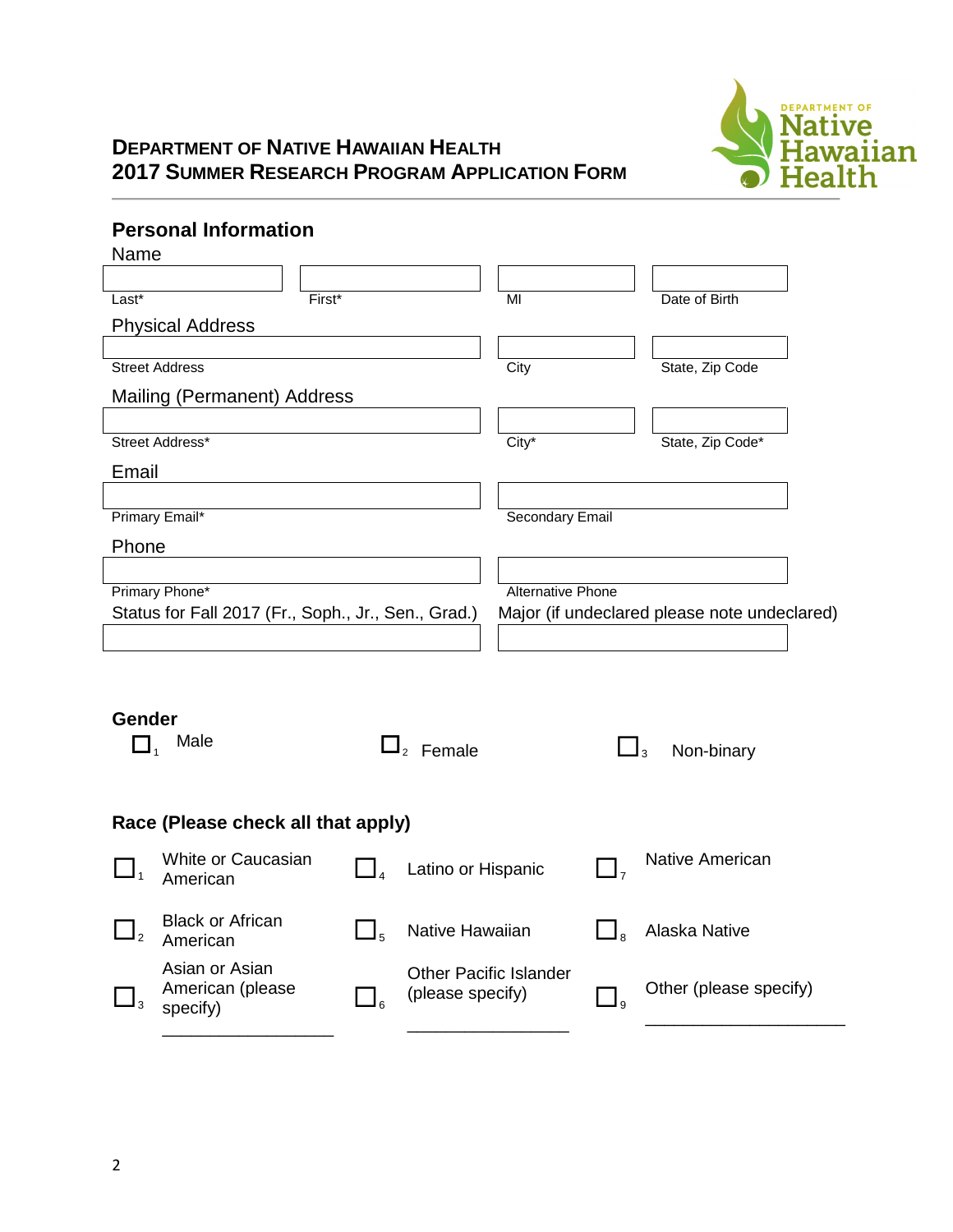#### **Total Household Income**

If your parents/caregivers are claiming you as a dependent on their tax return, please include their income in your response. If your parents/caregivers are no longer claiming you as a dependent, please answer based on solely your income or that of you and your spouse if you are married & filing jointly.



#### **Are you the first generation in your family to attend a 4-year college or university?**

 $\square$  Yes  $\square$  No  $\square$  Unsure

#### **Ability Status**

Which of the following best describes your current ability status? (Check all that apply)

- $\Box$ <sub>1</sub> Abled (no disabled status applies)
- $\Box$ <sub>2</sub> Disabled due to a physical condition(s)
- $\Box$ <sub>3</sub> Disabled due to a psychological condition(s)
- 4 Other *(Please specify):*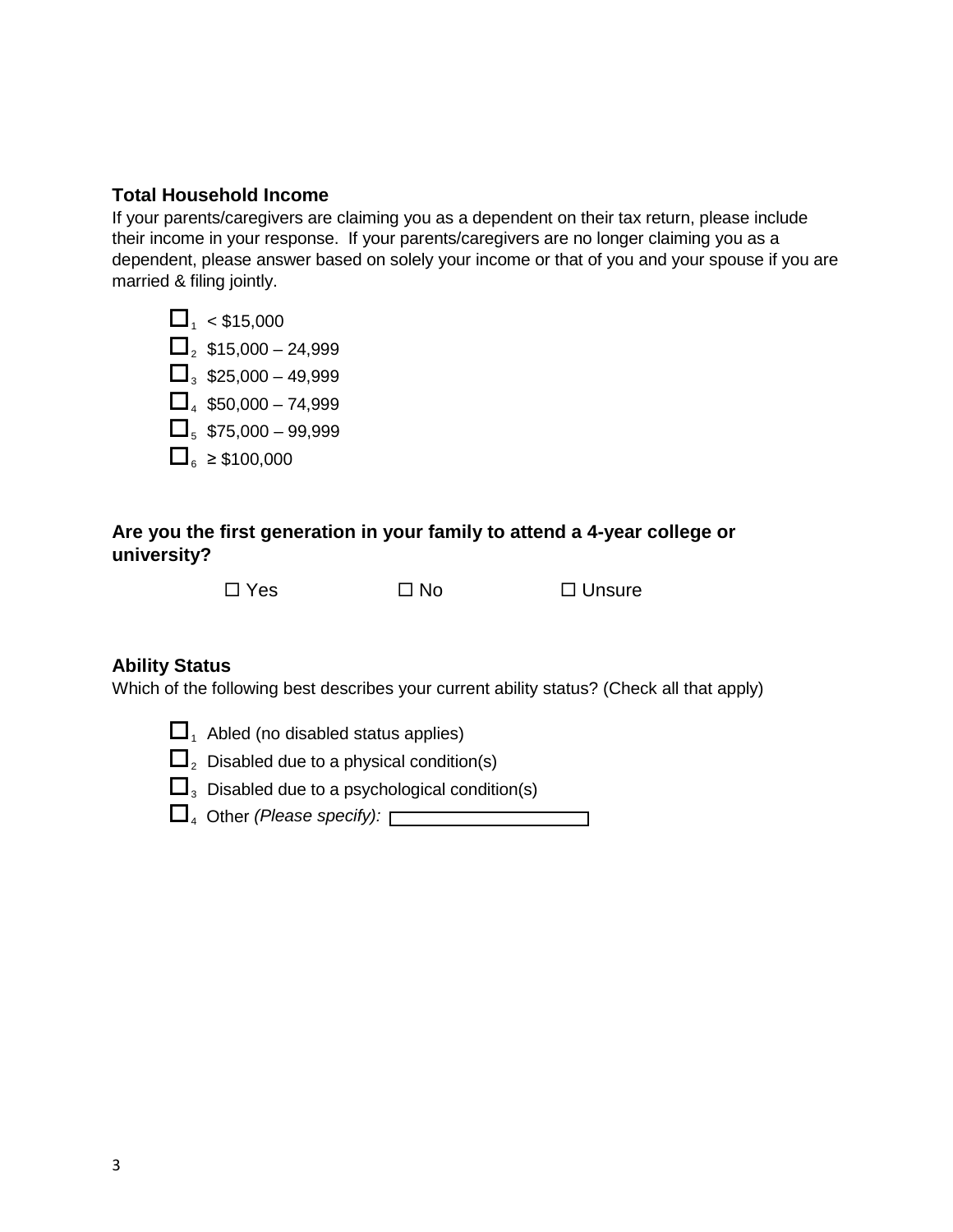# **Education**

SUMMARY OF COLLEGE/UNIVERSITY ATTENDANCE. Provide a transcript from each institution. List bachelor's degree(s) first; advanced degree(s) second, if any; and all other institutions of college/university level, regardless of the length of attendance.

| College/University   |                       | Graduate | Other:          |
|----------------------|-----------------------|----------|-----------------|
|                      |                       |          |                 |
| Name*                |                       | City*    | State*          |
| Degree Program*      | Major/Area of Study*  | Minor    | GPA*            |
| Matriculated (MM/YY) | Expected Grad (MM/YY) |          | Credits Earned* |
|                      |                       |          |                 |
| College/University   |                       | Graduate | Other:          |
|                      |                       |          |                 |
| Name*                |                       | City*    | State*          |
| Degree Program*      | Major/Area of Study*  | Minor    | GPA*            |

# **Research/Training Experience**

Please list your participation in all college level independent research projects.

| Program Name*                   | City*            | State/Country* |
|---------------------------------|------------------|----------------|
| School/Organization*            | Started (MM/YY)* | Ended (MM/YY)* |
|                                 |                  |                |
| Summary of Training Experience* |                  |                |
| Program Name*                   | City*            | State/Country* |
| School/Organization*            | Started (MM/YY)* | Ended (MM/YY)* |
|                                 |                  |                |
| Summary of Training Experience* |                  |                |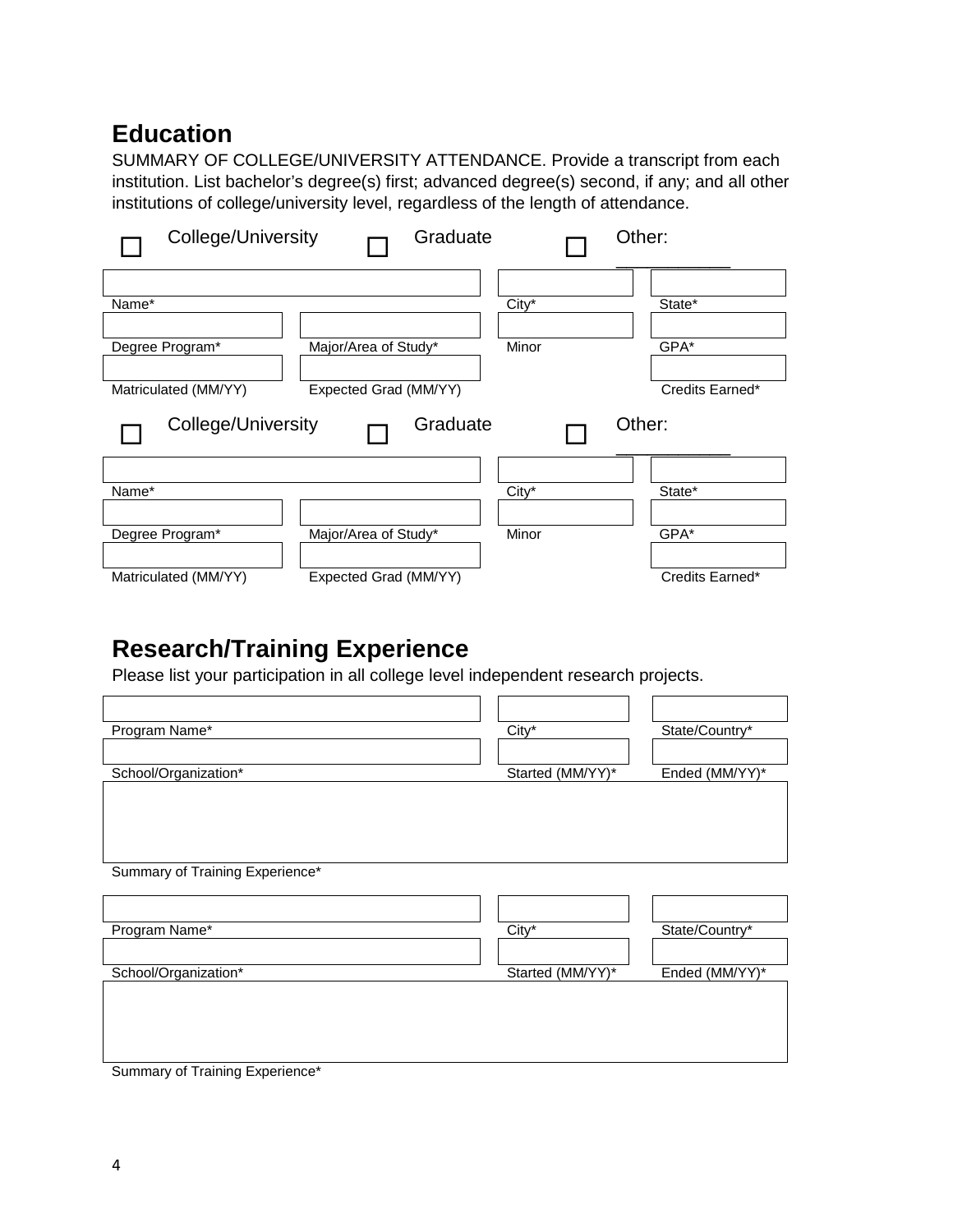# **Employment History**

Please list your participation in any research or health related employment positions.

| Paid                           |           | Volunteer |                  | Co-Op          |
|--------------------------------|-----------|-----------|------------------|----------------|
| Employer*                      |           |           | City*            | Phone Number*  |
|                                |           |           |                  |                |
| Supervisor*                    | Position* |           | Started (MM/YY)* | Ended (MM/YY)* |
|                                |           |           |                  |                |
| Summary of<br>Responsibilities |           |           |                  |                |
| Paid                           |           | Volunteer |                  | Co-Op          |
|                                |           |           |                  |                |
| Employer*                      |           |           | City*            | Phone Number*  |
|                                |           |           |                  |                |
|                                |           |           |                  | Ended (MM/YY)* |
| Supervisor*                    | Position* |           | Started (MM/YY)* |                |

Responsibilities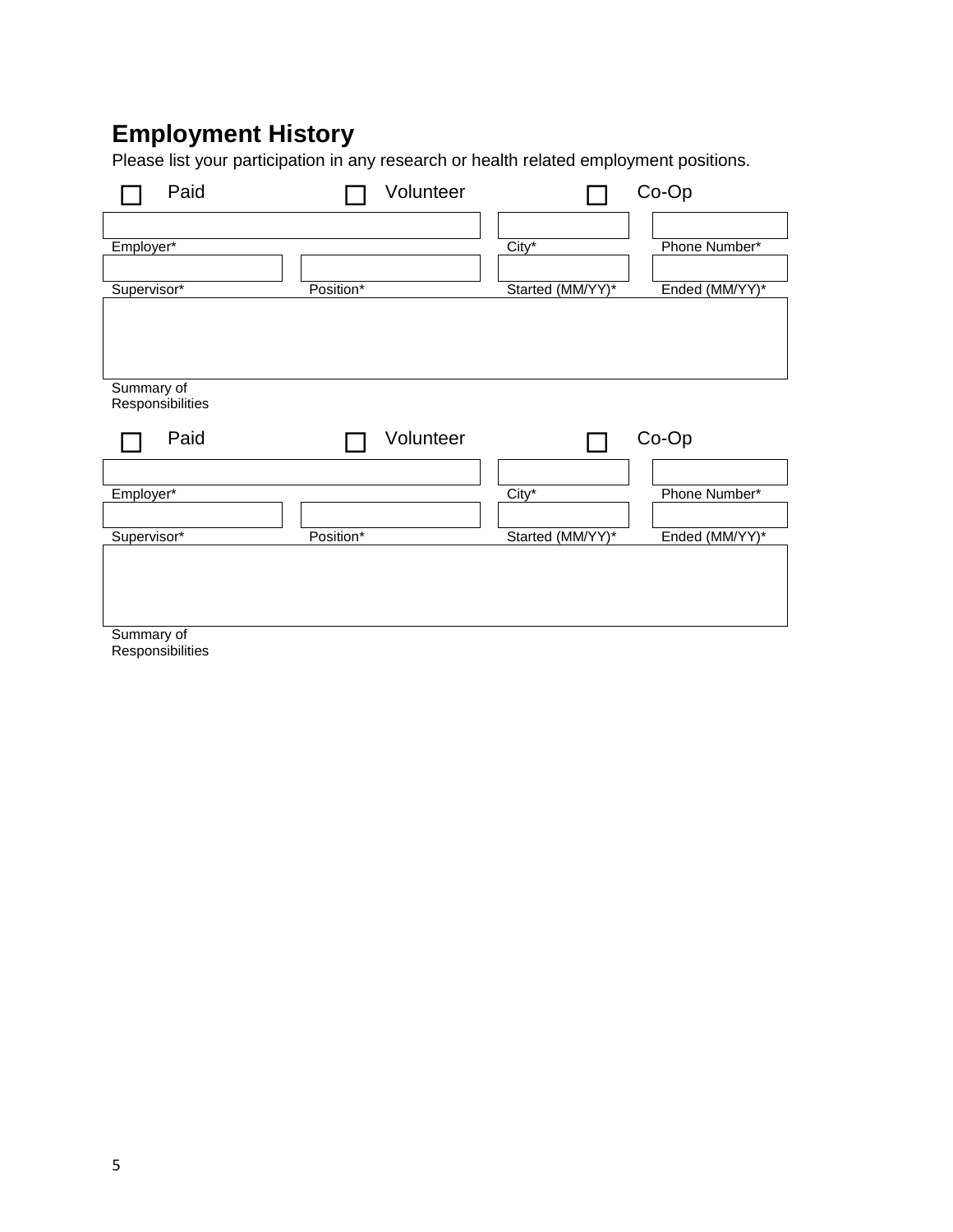# Personal Statement

Please include the following in your personal statement: personal and career goals and how this program will help in achieving them, the reason(s) for applying to the program, and what you expect to learn from the program. Please limit responses to 1 page.